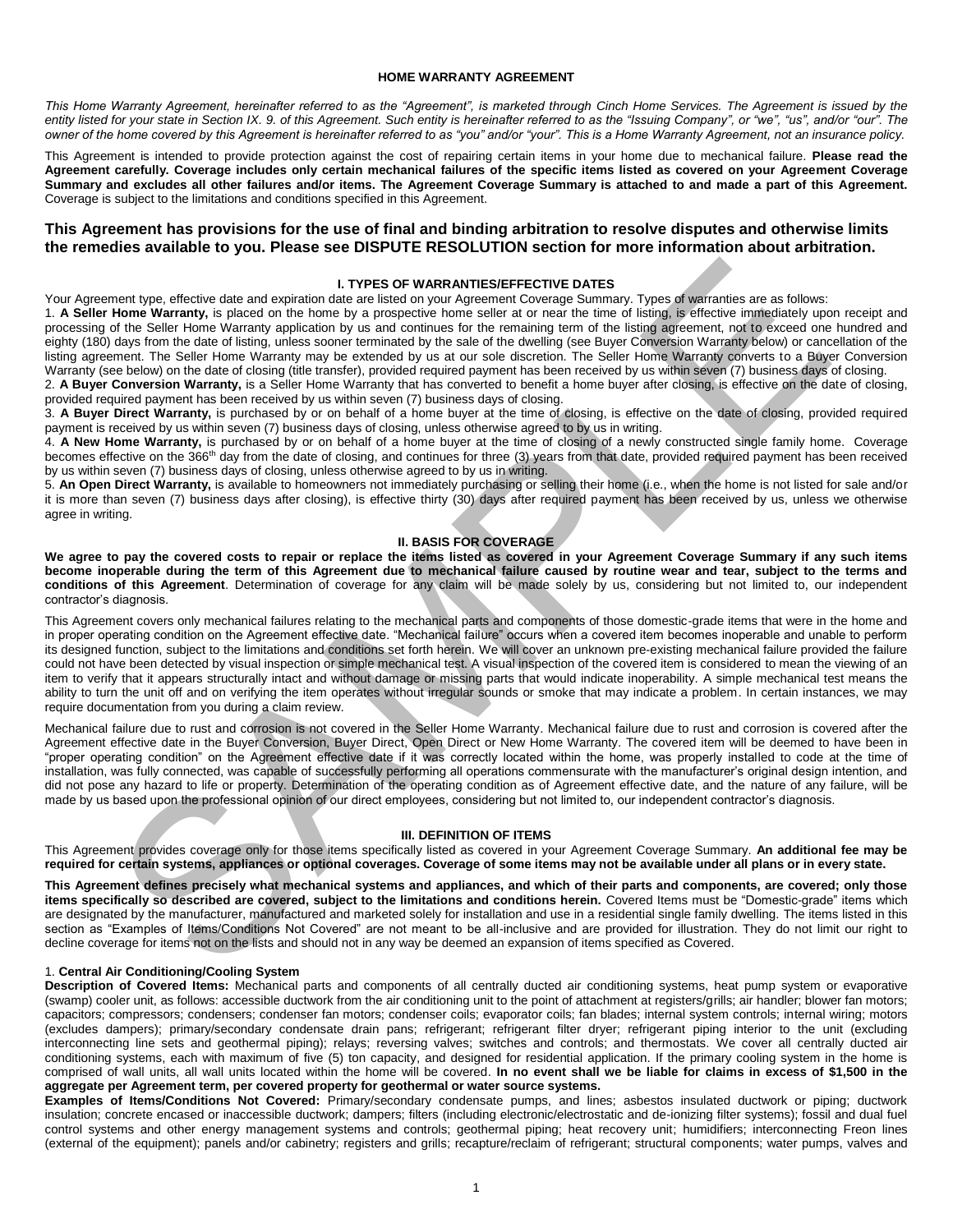lines (external of the condenser unit); wall units (except as noted above); window units, and water cooling towers. Gas systems, including ammonia systems, and chilled water systems, are not covered.

#### 2. **Central Heating System**

**Description of Covered Items:** Mechanical parts and components of all heating systems, either hot water and steam heating system or centrally ducted forced air gas/electric/oil heating system or electric baseboard units, if providing the primary source of heat in dwelling, as follows: accessible ductwork from covered heating unit to point of attachment to register/grill; blower fan motors; burners; controls; fan blades; heat/cool thermostats; heat exchangers; heating elements; ignitor and pilot assemblies; internal system controls; wiring; and relays; motors (excludes dampers); and switches. If the primary heating system in the home is comprised of wall units, all wall units located within the home will be covered. Electric baseboard units are covered if they are the primary source of heating for the property.

**Examples of Items/Conditions Not Covered:** Chimneys, flues, and liners; cleaning and re-lighting of pilots; concrete encased or inaccessible ductwork; concrete encased or inaccessible steam or radiant heating coils or lines; conditions of water flow restriction due to scale, rust, minerals and other deposits; fossil and dual fuel control systems and other energy management systems and controls; dampers; asbestos insulated ductwork or piping; electric baseboard heat unless primary heating system in home; filters (including electronic/electrostatic and de-ionizing filter systems); fireplaces and their respective components and gas lines; free-standing or portable heating units; fuel storage tanks, lines, and filters; gas log systems, including gas feed lines; humidifiers; inaccessible water/steam lines leading to or from system; individual space heaters; maintenance and cleaning; panels and/or cabinetry; radiant heating systems built into walls, floors or ceilings; registers and grills; secondary units; solar heating devices and components; and structural components. 3. **Central Vacuum System** 

#### **Description of Covered Items:** Motor; relay; switches; wiring.

**Examples of Items/Conditions Not Covered:** Attachments; hoses; handles; knobs; panels and/or cabinetry; powerhead assemblies; secondary units; structural components.

#### 4. **Electrical System**

**Description of Covered Items:** Standard mechanical parts or components located within the perimeter of the outer load bearing walls consisting of ceiling fan motors and their controls (excluding transmitters and remotes); attic/whole house exhaust fans; door bells and chimes; interior standard light switches, smoke detectors including battery and hardwire systems; main breaker or fuse panel/box receptacles and general line voltage wiring.

**Examples of Items/Conditions Not Covered:** Bathroom exhaust fans; direct current (DC) wiring and systems; exterior wiring and components (except main panels mounted to exterior wall); any wiring or components servicing a detached structure; exhaust fans; fire, carbon monoxide alarm and/or detection systems; batteries; intercom or speaker systems; lighting fixtures; load control devices; low voltage systems including wiring and relays; service entrance cables; telephone systems; timers; touch pad assemblies; transmitters and remotes; utility meter base pans; and wall fans. Failures and conditions caused by inadequate wiring capacity, circuit overload, power failure/shortage or surge, and corrosion caused by moisture are not covered.

#### 5**. Garage Door Opener**

**Description of Covered Items:** Mechanical parts and components of a single primary unit as follows: drive trains; motor; receiver board; relays; switches and sensors. If there is no attached garage, we will cover one (1) opener if installed in a detached garage.

**Examples of Items/Conditions Not Covered:** Batteries; damage caused by door malfunctions; all door assemblies including door panels, tracks, rollers, hinges, cables and springs; frequency interference; lights; sending units; touch pads and/or key pads; transmitters and remotes.

# 6. **Jetted Bathtub**

**Description of Covered Items:** Mechanical parts and components as follows: accessible electrical controls; accessible plumbing lines; air pumps; drains; gaskets; and primary circulation pump and motor.

**Examples of Items/Conditions Not Covered:** Bathtub shell; caulking and grout; jets; conditions of water flow restriction due to scale, rust, minerals and other deposits; failures due to dry operation of equipment; gaining access to electrical, component parts, and/or piping; tiles and marble; and tub enclosure. 7. **Kitchen/Laundry Appliances** 

indicensible week took control and the form system, include latents, make heath; make the medicinal function and including function and including function and including function and including function and including includi **Description of Covered Items:** Mechanical parts and components affecting the proper operation of one (1) of each of the following appliances located in the primary kitchen: refrigerator or combination refrigerator/freezer, built-in dishwasher, built-in microwave oven, range/oven/cook-top, self-contained range exhaust unit located above the range, built-in trash compactor; and clothes washer; clothes dryer. Covered mechanical parts and components include only the following: automatic soap and rinse dispensers; belts; compressor; condensers; control timers (oven/range clock-timers are excluded unless failure prohibits normal cooking function); defrost heaters; clothes dryer heating elements; clothes dryer drum; clothes dryer drum rollers; electronic components; evaporators; fan motors; gas valves; hinges; hoses; ignitor and pilot assemblies; ice maker and ice and water dispensers built into the primary refrigerator (excluding water supply lines); internal wiring; latch assemblies (excluding self-cleaning latch mechanisms); motors; power cords; pulleys; pumps; ram assembly; range/cooktop/heating elements/burners (sensi-temp elements/burners will be replaced only with standard elements/burners); solid state control boards; switches and relays; thermostats; touch pads; tracks; transmissions; wash arm assemblies (dishwasher only); washing machine tubs and agitators; and water valves (dishwasher, clothes washer and refrigerator only).

**Examples of Items/Conditions Not Covered**: Automatic deodorizers; buckets; commercial units; damage to clothing; doors; door cables; door glass; door seals; drawers; drip pans; exhaust fan not solely for venting range/cooktop fumes; independent telescoping range exhaust; filters and screens; food spoilage; self-contained icemakers; water supply lines; reclaim of refrigerant; interior lining; internal shelves; knobs and handles; light bulbs and fixtures; lock and key assemblies; panels and/or cabinetry; racks; removable minitubs; rollers other than clothes dryer drum rollers; rooftop exhaust units; rotisseries and probes; secondary units; shelves; springs; stand-alone freezers; structural components; timers and clocks; self-cleaning mechanisms including door latches; trays; venting; conditions of water flow restriction due to scale, rust, minerals and other deposits.

#### 8. **Plumbing System/Plumbing Pipes**

**Description of Covered Items:** Mechanical parts and components of the following: garbage disposal; interior hose bibs; point of service water system/instahot; pressure regulating devices; shower and tub valves; toilet tanks, bowls, and toilet mechanisms within the toilet tank. The clearing of plumbing stoppages using standard snake/auger systems, of drain, waste or vent lines up to 125 feet from point of access where accessible ground level cleanout is existing, and which can be cleared with standard cable. Request to clear the same line(s) after fourteen (14) days' time has elapsed will be considered a new claim and require a new deductible. Leaks and breaks of water, gas, drain, waste and vent lines/pipes within the perimeter of the main foundation are also covered. **Repair and finish of any walls or ceilings where it is necessary to break through to effect repair is not covered under the Seller Home Warranty; under all other warranty types it is covered only to the following extent: repair of walls or ceilings to rough finish up to \$1,000 per claim**. Rough finish is defined to include hanging of drywall, patching of drywall, stucco, and lath. Repair to rough finish does not include supplies or labor for paint, sanding, wall texture, wallpaper and/or tile work.

**Examples of Items/Conditions Not Covered:** All plumbing in or under the ground, foundation or slab; all piping and plumbing outside of the perimeter of the foundation; any piping or plumbing in a detached structure; stoppage of concrete encased lines; any fees for locating, accessing or installing cleanouts; removal of water closets/toilets in order to clear stoppages, any fees for photo/video equipment, hydro-jetting equipment; jet or steam clearing; chemicals; stoppages caused by root invasion; stoppages caused by foreign objects, such as but not limited to, toys, bottle caps, etc; bath tubs; bidets; caulking or grout; color or purity of the water in the system; concrete encased plumbing; conditions of insufficient or excessive water pressure; conditions of water flow restriction due to scale, rust and sediment (scale, minerals and other deposits); exterior hose bibs; faucets; freeze damage; holding and pressure tanks; jet pumps; laundry tubs; lawn sprinkler systems; repair and finish of any floors where it is necessary to break through to effect repairs; septic tanks and systems in or outside of the home; sewage ejector pumps; sewer and water laterals; shower enclosures and base pans; shower heads; sinks; solar systems; toilet tank lids and toilet seats; water damage; water filters; water purification systems; wells.

#### 9. **Septic Tank/Septic Tank Pumping**

**Description of Covered Items:** This plan covers the mechanical parts and components of one (1) sewage ejector pump (located within the perimeter of the main foundation). The clearing of stoppages within the connecting waste line (leading from the house to the primary septic tank) which are attributable to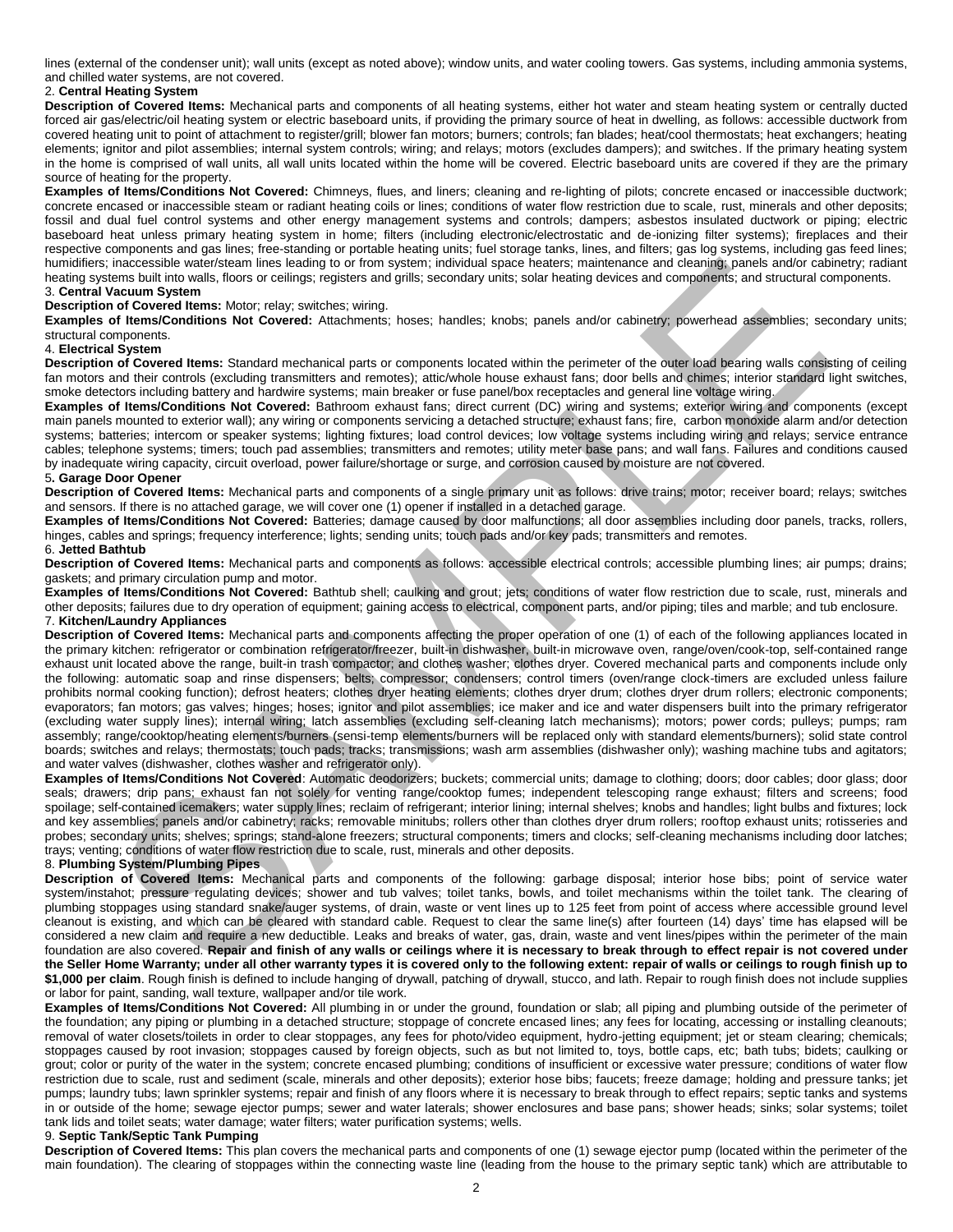normal wear and tear and can be accessed through an existing clean out without excavation. In the event the septic tank needs to be pumped or replaced, you may be responsible for locating an independent contractor to perform the necessary repairs or replacement. **In no event shall we be liable for claims in excess of \$500 to pump the septic tank or \$1,000 to replace the septic tank, per agreement term**.

**Examples of Items/Conditions Not Covered:** Broken or collapsed sewer lines; tile fields; leach beds; leach lines; lateral lines; insufficient capacity; seepage pits; cesspools and sewage ejector pumps not associated with the septic system. We do not cover the cost associated with locating or gaining access to the septic tank or sewer hook-ups nor do we cover the cost of installing cleanouts or hook-ups if they do not already exist; disposal of waste; chemical treatments of the septic tank or sewer lines, stoppages caused by root invasion and/or stoppages caused by foreign objects, such as but not limited to, toys and bottle caps.

#### 10. **Sump Pump**

**Description of Covered Items**: Mechanical parts and components of the pump assembly located within the home and hard piped installed.

**Examples of Items/Conditions Not Covered:** Any unit located outside the covered property and/or within crawl spaces; back-up power assemblies; portable or non-hard piped installed unit.

#### 11. **Swimming Pool and/or Spa or Combination (shared equipment)**

**Description of Covered Items:** Mechanical parts and components as follows: above ground accessible plumbing lines leading to and from unit; air pumps; blower motor; filters (freestanding housing body, laterals, pressure gauges, back flush valves); gaskets; impellers; internal spa pack heater; internal switches; primary circulator pump and motor; and relays.

**Examples of Items/Conditions Not Covered:** Automatic feeders and chemicals; chlorinators; "creepy crawlers" and similar cleaning units; electrical lines; filter elements or media (i.e., cartridges, grids and sand); heaters; inaccessible underground and/or concrete encased plumbing; jets; lighting; pop up heads and turbo valves; secondary/auxiliary cleaning equipment and accessories including built-in or detachable cleaning equipment, skimmers; solar heaters and related components; structure, liner or shell of the pool and spa; timer and remote control systems and their components.

#### 12. **Heater for Swimming Pool and/or Spa**

**Description of Covered Items:** Mechanical components and parts of gas, electric, oil, and heat pump units. **In no event shall we be liable for claims in excess of \$1,000 in the aggregate per Agreement term**, per covered property with respect to pool or spa heaters.

**Example of Items Not Covered:** Cabinetry and structural components; recapture/reclaim of refrigerant; timer and remote control systems and their components.

#### 13. **Water Heater**

**Description of Covered Items:** Mechanical parts and components of one (1) water heater/tankless, including circulatory pumps and domestic hot water coils attached to boilers, but excluding solar and heat recovery units. Includes mechanical failures resulting from sediment build up.

**Examples of Items/Conditions Not Covered:** Auxiliary and secondary holding/storage tanks; base pans**;** color or purity of water; flues; vent pipes/lines; insulation and insulation blankets; heat recovery units; any noise without a related mechanical failure; racks; straps; timers; and solar heaters, including all parts and components.

#### 14. **Water Softener**

**Description of Covered Items**: Mechanical parts and components of basic single water softener unit, including central head assembly; multi-level/twin softeners; piping to and from unit(s) and system tanks.

**Examples of Items/Conditions Not Covered**: Any and all treatment, purification, odor control, iron filtration components and systems; discharge drywells; failure due to excessive water pressure or freeze damage; failures due to mineral and/or sediment; resin bed replacement and salt.

#### 15. **Well Pump System** or **Well Pump System with Booster Pump**

**Description of Covered Items:** Mechanical components and parts of the submersible or above ground well pump and booster pump utilized as the sole source of water supply only for the main dwelling, excluding irrigation system, as follows: controls; impellers; motor; pump and seals. For units that also supply water for use outside the main dwelling, only the capacity required to supply water to the main dwelling, excluding irrigation system, is covered.

**Examples of Items/Conditions Not Covered**: Contamination or lack of water; excavation or other charges necessary to gain access to, or to remove, or to reset the pump; failure attributed to well impurity; joint wells; piping and electrical lines leading to and from the unit; pressure, holding or storage tank(s); redrilling of wells; auxiliary/secondary; and well casings.

#### **IV. SERVICE**

1. **When repair or replacement services covered by this Agreement are required, call us at 1-800-432-1033 or submit a claim through the website my.cinchhomeservices.com.** If you fail to notify us of any mechanical failure prior to the expiration of the term of the Agreement during which the failure occurred, we will not be responsible for the cost of any repairs and/or replacements resulting from the mechanical failure.

2. We will provide you with a referral to an independent contractor. We will use reasonable efforts to provide a referral to an independent service contractor within two (2) hours after the service request is received during normal business hours and within twenty-four (24) hours for requests received after normal business hours and on weekends or holidays. In the event we determine, at our sole discretion, that there is an emergency situation requiring expedited service, we will make reasonable efforts to expedite service. We will determine, at our sole discretion, which repairs constitute an emergency and will give consideration to covered mechanical failures that affect the habitability of the dwelling.

3. We have sole authority to select independent contractors. All repair and/or replacement work covered by this Agreement must be performed by an independent contractor and approved by us in advance. **We are not responsible for expenses you incur without our express consent**. We will not reimburse you for any costs associated with unauthorized repairs or work performed by unauthorized contractors.

r, then thesesando hostel point is observed a point of the interest in the interest point in point is not also the interest in the interest interest in the interest interest in the interest interest in the interest interes 4. **This Agreement may include a deductible charge, as listed on your Agreement Coverage Summary. If a deductible is required, it must be paid**  for each trade on each service call and will be used towards the covered portion of any claim. When a covered claim requires more than one trade to complete the covered repair/replacement only one (1) deductible charge will be required. Trades include appliance, air conditioning, heating, electrical, plumbing, and any other trade specifically required to service items listed on your Agreement Coverage Summary. You will be responsible for and shall pay the independent contractor directly for the service call and for actual work performed and/or items installed, up to the amount of the deductible at the time of visit(s), in a manner acceptable to the independent contractor. You are responsible and must pay the independent contractor for any amounts due for services performed or parts installed that are not covered under the terms, conditions and provisions of this Agreement. A service call includes, without limitation, the action of inspecting, diagnosing, and/or performing service for the repair or replacement of a malfunctioning item.

5. You agree to provide access to the covered property during normal business hours for the independent contractor to diagnose, obtain approval for, and/or complete repairs for covered mechanical failures. You agree to pay us and/or our independent contractor any service charge and additional charges assessed by our independent contractor resulting from your failure to provide access and/or for missed appointments.

6. Should any building or zoning permits be necessary, you are responsible for paying for and/or obtaining these permits and the cost associated with these permits.

7. At our discretion, we may elect to replace a covered item rather than repair it. **The decision to replace rather than repair items is solely our option.**  Should we choose to replace an item, the replacement will be the base model that meets all applicable federally mandated minimal manufacturers' standards, performs the same primary function, and has a capacity comparable with the covered item, when available with domestically assembled units. We will make reasonable efforts to provide replacement items of similar mechanical capabilities and/or efficiency of the original unit, when available. We are not liable to provide exact match in color, dye, lot, material, type or brand, including but not limited to professional series or ultra-premium appliances, such as Asko, Bertazzoni, Bosch, Dacor, Delfield, GE Monogram Series, Fisher & Paykel, JENN-AIR, Kitchen Aid, Meile, Sub Zero, Thermador or Viking (individual trademarks are owned by the brand name company). When replacing systems or appliances, we will be responsible for the installation of the replacement item but not for the cost of the construction, modifications, carpentry or transitional work made necessary in order to accommodate the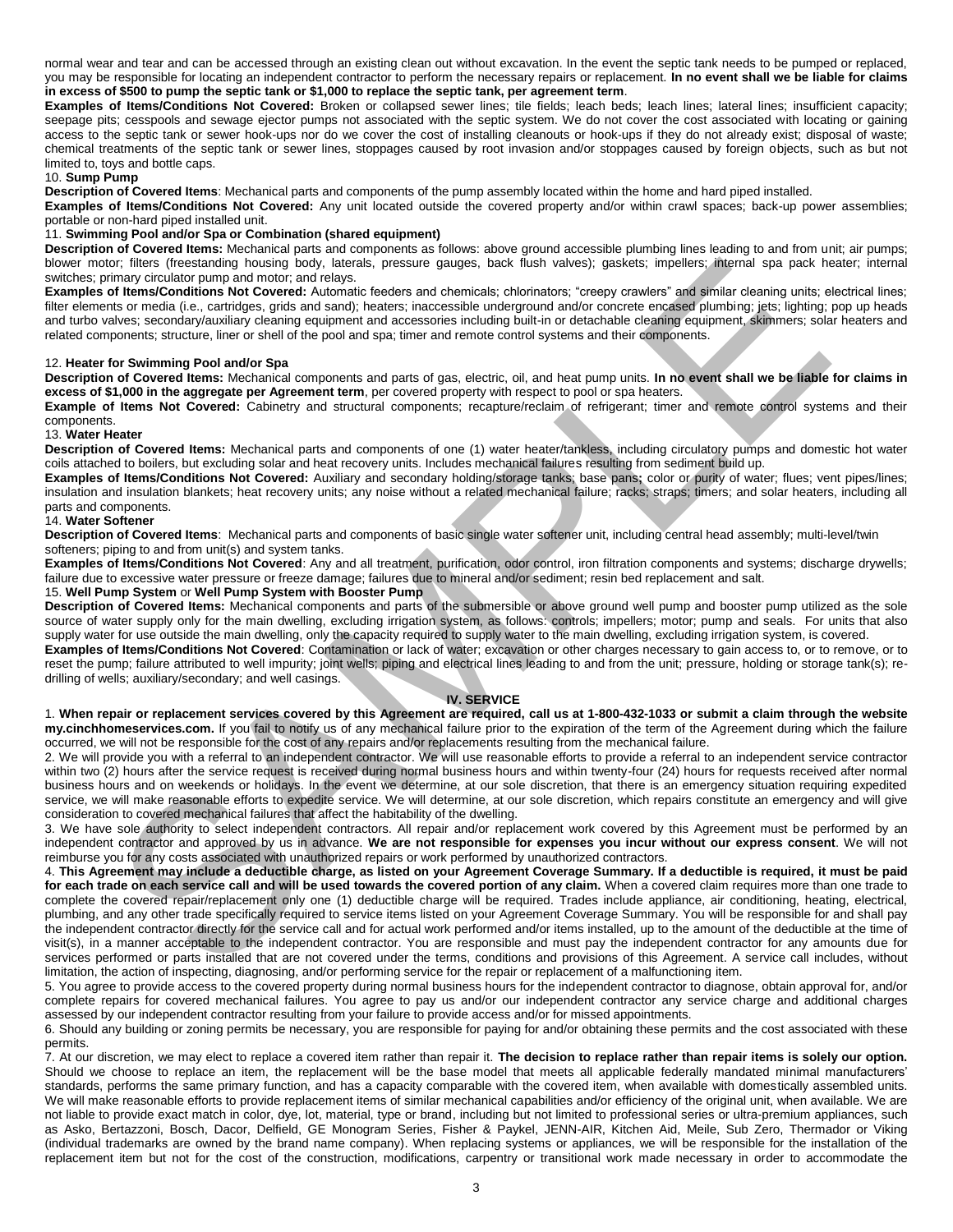replacement, nor for any costs to upgrade or modify items for any reason. Should we determine to replace an item and you instead choose to elect a repair that item is excluded from further coverage under this Agreement and subsequent renewals.

8. At our discretion, we may give you the option to elect to receive a repair/replacement credit or cash payment (net of deductible) in lieu of providing a repair/replacement. In such cases, the amount of such credit shall be equal to the lesser of our approved cost of repair/replacement or your actual and/or estimated cost of repair/replacement. If you elect a credit to our independent contractor, we will pay that amount directly to the independent contractor after the work has been completed. If you elect the cash payment, you must supply documentation supporting that the item in question has been purchased, replaced or repaired prior to receiving the cash payment. Any replacement item must be installed in the covered property as listed on the Agreement Summary Page. **The amount of the approved cost of repair or replacement will be established by us at our sole discretion.** We reserve the right to inspect repaired and/or replacement items.

9. We reserve the right to obtain, at our expense, a second opinion by an independent contractor prior to determining eligibility for coverage.

#### **V. GENERAL EXCLUSIONS AND LIMITATIONS**

1 This Agreement provides coverage for the mechanical failure of only those systems, appliances and components thereof listed as covered on your Agreement Coverage Summary and only to the extent described herein. This Agreement does not cover any items not specifically named as covered on your Agreement Coverage Summary.

2. This Agreement shall not cover any item(s) if they are: mismatched systems with components having incompatible capacity ratings; modified from the original manufacturer design or application; items determined to be defective by the Consumer Product Safety Commission or the manufacturer and for which either has issued, or issues, a warning or recall, or which is otherwise necessitated due to failure caused by the manufacturer's improper design, use of improper materials and/or formulas, manufacturing process or any other manufacturing defect; improperly installed; or below the slab or basement floor of the home; or located outside the perimeter of the main foundation (i.e., outside the outer load bearing walls of the structure with the exception of central air conditioning unit, main electrical panel mounted to the outside wall, pool, spa, septic tank, and well pump).

Sent to the sense of the sense in the sense interest of the components can be a memorial of the sense in the sense in the sense in the sense in the sense in the sense in the sense in the sense in the sense in the sense in 3. This Agreement covers only repairs and/or replacements due to mechanical failure attributable to ordinary wear and tear. Accordingly, the Agreement does not cover failures which may result from other causes, such as without limitation: abuse, misuse and/or neglect; improper installation; lightning strikes; missing parts; animal, pet and/or pest damage; power failure; power surge; fire; casualty; acts of God; structural and/or property damage; flood; smoke; earthquake; freeze damage; accidents; war; acts of terrorism; nuclear explosion, reaction, radiation or radioactive contamination; insurrection; riots; vandalism; or intentional destruction of property. This Agreement does not cover mechanical failures resulting directly or indirectly from or caused by mold, mildew, mycotoxins, fungus, bacteria, virus, condensation, and/or wet or dry rot regardless of the source, origin, or location and any other cause or event contributing concurrently or in any sequence to the mechanical failure.

4. This Agreement does not cover upgrading or making modifications to items due to, but not limited to, the following reasons: capacity (over or undersized); dimensional or design change; conditions of insufficient or excessive water pressure; conditions of inadequate wiring capacity; circuit overload; power failure and/or surge; failure to meet building code(s); zoning requirements; utility regulations; or failure to comply with local, state or federal laws or regulations.

5. This Agreement does not cover any costs associated with construction, carpentry, or other modifications made necessary by the repair or replacement of existing equipment or installing different equipment. This Agreement does not cover any costs associated with any upgrades or modifications to comply with federal, state, and/or local law, code, regulation, or ordinance. All such costs are your responsibility.

6. SEER (Seasonal Energy Efficiency Ratio) operational compatibility: If we elect to replace an air conditioning condenser or heat pump unit, and it becomes necessary to make a mechanical modification to the evaporator coil in order to provide operational compatibility, we agree to pay the covered costs for one (1) of the following (determination is at our sole discretion) only: expansion metering device, or coil, or air handler. This Agreement does not cover any costs associated with modifications or upgrades required to match efficiency value, rating or ratio.

7. This Agreement does not cover: fees associated with the removal and/or disposal of old systems, appliances and components; any fees or costs associated with Freon reclamation.

8. This Agreement does not cover: fees associated with the removal and/or disposal of hazardous or toxic material or asbestos.

9. This Agreement does not cover repair or replacement of systems, appliances or components classified by the manufacturer as commercial-grade.

10. This Agreement does not cover (a) fees associated with use of cranes or other lifting equipment required to service any item or system; or (b) excavation or other charges associated with gaining access to the well pump; or (c) electronic computerized energy management systems or devices, or lighting and/or appliance management systems.

11. This Agreement does not cover ductwork with the sole exception of ductwork that is exposed and readily accessible to service a mechanical failure of a covered air conditioning or heating system or item. This Agreement does not cover: asbestos insulated ductwork; concrete encased or inaccessible ductwork; crushed/collapsed ductwork; ductwork damaged by moisture, water, pests and/or animals; insulation; registers, grills and dampers; underground ductwork. Inaccessible ductwork refers to ductwork that is used in central heating and/or air conditioning systems that is not exposed and cannot readily be accessed for replacement or repair due to design and installation obstacles such as, but not limited to, permanent partitions, chimneys, etc., and ductwork embedded in floors, walls or ceilings.

12. This Agreement does not cover any costs, including costs associated with equipment, incurred to gain access to, or service, a covered item, system, appliance or component. When there is not adequate capacity or space for serviceability caused by, but not limited to, walls, floors, ceilings, permanently installed fixtures, cabinets, snow/ice covered areas, flooded areas, or personal property and it is necessary to open or move such items to perform a diagnosis or service, we are not responsible for costs to move or restore such openings, items, or property.

13. This Agreement does not cover delays or failures to provide service caused by, or related to: any of the exclusions listed herein; shortages of labor and/or materials; or any other cause beyond our reasonable control. This Agreement does not cover additional charges to access or transport materials, supplies, or independent contractors to the covered property due to lack of or inhibited serviceability, such as, but not limited to, tolls, required use of ferries or barges and/or remote locations.

14. This Agreement does not cover any incidental, consequential, special, and/or punitive damages, and you agree to waive any and all claims for such damages, arising from, resulting from and/or related to the failure of any item or system, including, but not limited to, food spoilage, loss of income, additional living expenses, and/or any loss, damage, cost or expense directly or indirectly arising out of or resulting from, or in any manner related to mold, mildew, mycotoxins, fungus, bacteria, viruses, condensation, wet or dry rot and/or other property damage.

15. This Agreement does not cover repairs or replacements of any item covered by other insurance, warranties or guarantees, including but not limited to, manufacturer's, contractor's, builder's, distributor's, or in-home warranty's. Our coverage is secondary to such insurance, warranties, or guarantees.

16. This Agreement does not cover any mechanical failure when the covered item or system has been repaired, modified, disabled or adjusted in any way which prevents us or our independent contractor(s) from inspecting, diagnosing and/or repairing the mechanical failure.

17. This agreement does not cover items that have had: improper alterations; installations; repairs; or improper modification of any system, appliance or component covered by this Agreement; or if it is damaged in the course of remodeling or repair, we will no longer be obligated to cover such item(s).

18. This Agreement does not cover performance of routine maintenance. You are responsible for performing all routine maintenance and cleaning for all covered items and systems as specified and recommended by the manufacturer and for maintaining all areas around covered items and/or systems to ensure that they are able to function properly as specified by the manufacturer.

19. We are not liable for any damages that result from an independent contractor's service, delay in providing service or failure to provide service. We are not liable for any incidental, consequential, special, and/or punitive damages, whether caused by negligence or any other cause, and you agree to waive any and all claims for such damages, arising from, resulting from or related to any independent contractor's service, delay in providing service or failure to provide service, including, but not limited to, damages, resulting from delays in securing parts and/or labor, the failure of any equipment used by an independent contractor, labor difficulties, and/or the negligent, tortuous and/or unlawful acts or omissions of any independent contractor.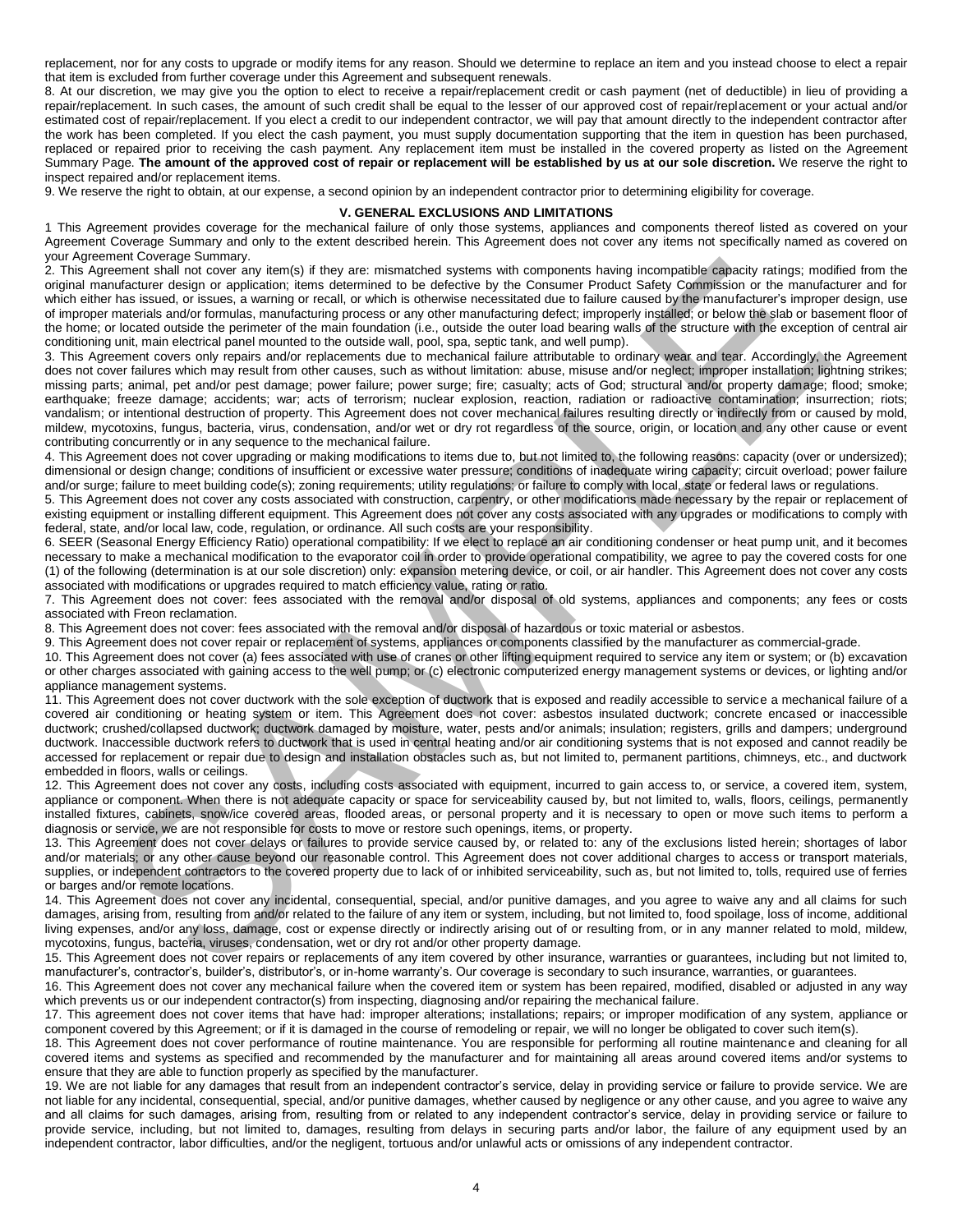#### **VI. PROPERTIES ELIGIBLE FOR COVERAGE**

1. This Agreement covers a single family residence, including a condominium, townhouse or villa used solely for residential purposes. Two-unit multi-family property (duplex) owned and operated as residential income producing properties, are also eligible for coverage although seller coverage is restricted to only the owner occupied unit. Any dwelling used in whole or in part for commercial purposes such as, but not limited to, a day care facility, a group home (five (5) or more unrelated individuals cohabiting in same household) or fraternity-type house, "bed and breakfast", church or school will not be covered.

Notwithstanding the exclusion of "group homes", this Agreement provides coverage under a special exception for special purpose group homes devoted to housing persons with mental and physical disabilities, as those terms are defined by the Americans with Disabilities Act at Title 42 of the United States Code Section 12102(2)(A). Homes listed in any historical register are not covered, which will include any homes registered on the National Register of Historic Places. Whether or not this Agreement covers a condominium unit, mobile home, manufactured home, or multi-family property, any repairs and/or replacements will be limited to the items solely used by and located and serviceable within such single unit (unless specified otherwise). No common area items shared by non-warranted units shall be covered by this Agreement.

2. Multi-family properties (duplexes only) are eligible for coverage under the Seller Home Warranty; however, coverage is restricted to the owner occupied unit only. Tenant occupied units are not eligible for coverage under the Seller Home Warranty.

3. If coverage is provided on tenant occupied units under the Buyer Conversion Warranty, Buyer Direct Warranty, New Home Warranty, and/or Open Direct Warranty, you, the owner, (not the tenant) are responsible to report the claim and pay the deductible charge. Multi-family property is not eligible for the New Home Warranty.

4. Mobile homes constructed within ten (10) years of the effective date of the Agreement are eligible for coverage, provided they are permanently secured to the ground and that the land they are located on is owned by you. Mobile/manufactured homes that are located in a division operated similar to a condominium, where maintenance is provided, are also eligible for coverage.

#### **VII. CANCELLATION**

1. You may void this Agreement within 30 (thirty) days of the coverage effective date for a full refund of the contract fees paid if no claim has been made. The right to void this Agreement as provided in this paragraph is not transferable. A ten percent penalty per month will be added to any refund required under this paragraph, including any accrued penalties, that is not paid or credited within 30 (thirty) days after termination of this Agreement pursuant to this paragraph.

2. You may cancel this Agreement within 30 (thirty) days of the coverage effective date if a claim has been made, or at any time thereafter, at which time you may be entitled to a refund of unearned contract fees paid based on the short rate schedule less a processing fee of twenty-five dollars (\$25) and less the cost of any services performed pursuant to the Agreement, where permitted by law. If the refund calculation results in you owing us payment for services provided, we may bill you for the lesser of the net amount due to us or the unpaid annual term contract fee. We will bill or charge you any balance owed to us through the same mechanism as any previous installment billings, or we will direct bill you if such a mechanism is not available.

3. In the event a real estate listing agreement is cancelled while your home is covered by a Seller Home Warranty and a claim has been paid, you agree to pay to us the lesser of: (1) any claims paid under the Seller's coverage, or (2) the applicable Buyer Conversion Warranty price. In the event a home which was covered under the Seller Home Warranty during the listing period is sold, regardless of whether a claim is paid under the contract, the seller will be liable to us for the applicable Buyer Conversion Warranty price.

4. We may terminate this Agreement immediately, after any applicable notice provisions, for non-payment, fraud or material misrepresentation. If we terminate for fraud or material misrepresentation, this Agreement is void and we shall refund all paid contract fees if no claims have been made. If a claim has been made, we will follow normal cancellation procedures as outlined in this section.

# **VIII. DISPUTE RESOLUTION**

Su, the consert of the terminal are resonable to rejoin the cain and pay thi disdiction they also then the terminal are the studients and the terminal are the studients and the terminal are the terminal at the terminal are **1. ARBITRATION**: All disputes, controversies or claims of any sort, arising out of or in any way relating to this Agreement, its negotiation, and the Services provided pursuant to it, whether based in contract, tort, regulation, or any other legal or equitable theory (collectively "Disputes"), shall be resolved at the consumer's choice by settlement or final and binding arbitration or in and through a small claims court having jurisdiction over such Disputes. Arbitration shall be conducted within the geographical limits of the applicable federal district court where the Covered Property is located, or such other location upon which both parties mutually agree. The Commercial Arbitration Rules and Supplementary Procedures for Consumer-Related Disputes of the American Arbitration Association (the "Arbitration Rules") in effect at the time arbitration is demanded by either party shall govern the arbitration proceeding and the selection of one neutral arbitrator to preside over the proceeding. The arbitrator is empowered to decide all Disputes and all questions related to the enforceability and scope of these Dispute Resolution provisions, including but not limited to the validity, interpretation and applicability of these Dispute Resolution provisions. Additionally, this transaction involves interstate commerce, and these Dispute Resolution provisions shall be governed by the Federal Arbitration Act, as amended (9 USC 1). No arbitration may proceed on a class or representative basis, and the arbitrator may not consolidate any arbitration proceeding governed by these Dispute Resolution provisions with any other person's arbitration proceeding, and may not otherwise preside over any form of a representative or class proceeding. Under the Arbitration Rules, although each party is required to pay certain administrative and arbitrator fees, the amount the consumer may be required to pay is limited. Each party to arbitration is responsible for its own attorney's fees, if the party chooses to be represented by an attorney.

**2. CLASS ACTION AND JURY TRIAL WAIVER:** Each party to this Agreement may bring a Dispute against the other only in its individual capacity and not as a plaintiff or class member in any purported class or representative proceeding. Each party gives up or waives any right it may have to have any Disputes between them resolved by a jury.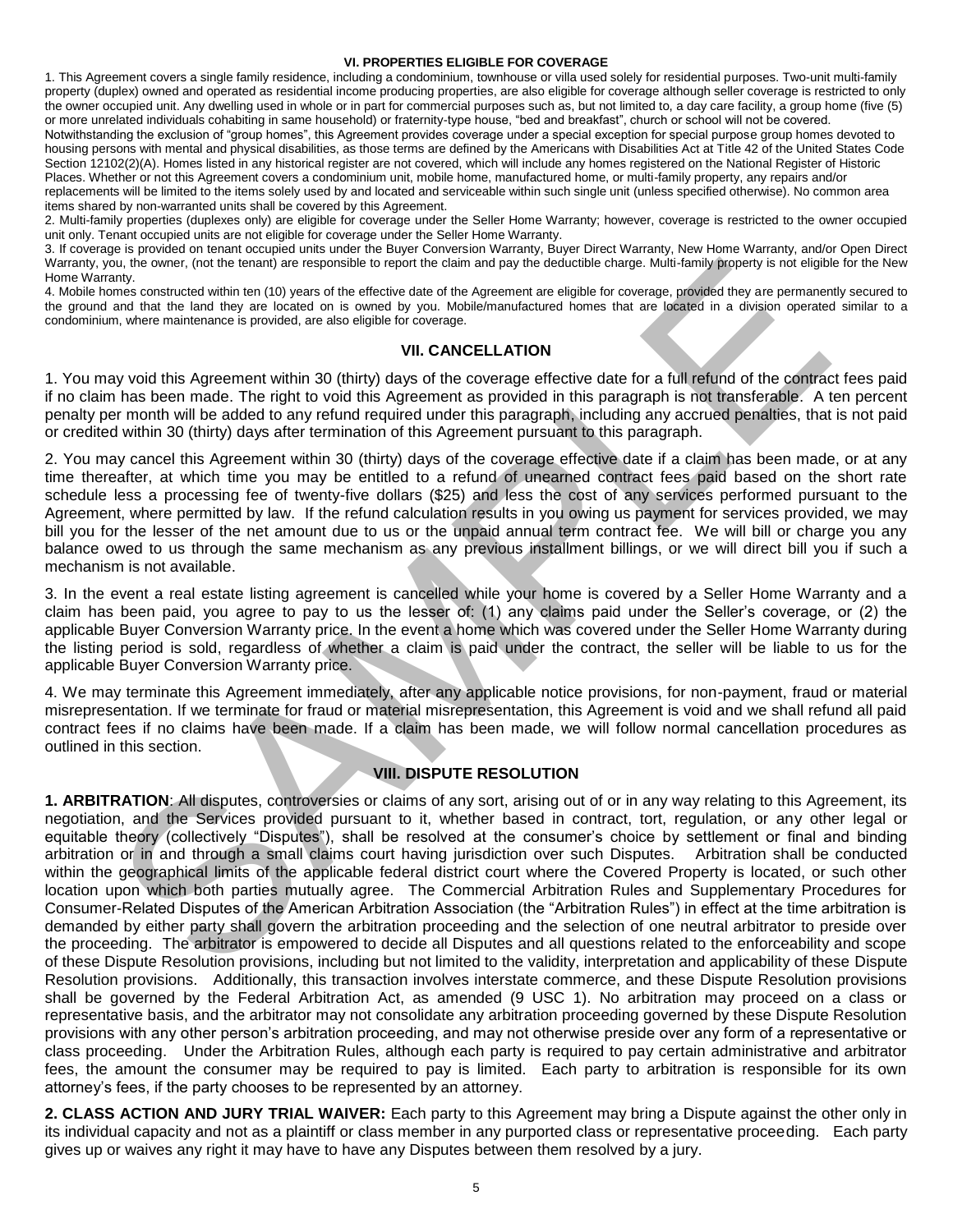# **IX. OTHER CONDITIONS**

1**. Term.** A Buyer Conversion Warranty, Buyer Direct Warranty or Open Direct Warranty expires one (1) year from Agreement effective date, unless renewed. A New Home Warranty expires three (3) years from Agreement effective date, unless renewed. Renewal term will be for a one (1) year period.

2. **Renewal.** A Buyer Conversion Warranty, Buyer Direct Warranty, Open Direct Warranty or New Home Warranty will automatically renew at the option of the Issuing Company and where permitted by state law, for successive one (1) year periods, unless cancelled by you or us in accordance with the cancellation provisions. You will be notified of any rate and/or coverage changes not less than thirty (30) days prior to the expiration of the warranty.

 3. **Assignment.** In the event of assignment or transfer of title of the covered property, this Agreement may be assigned and/or transferred at our option, where permitted by state law and when the applicable fee has been paid. We reserve the right to charge a transfer fee not to exceed \$25.

nshare at correlation of the particle and the same and the same of the particle and the particle and the same of the same of the same of the same of the same of the same of the same of the same of the same of the same of t 4. **Installment Billing.** In certain cases you may be permitted, at our sole and exclusive discretion, to pay for your coverage on an installment basis. Should you suffer a mechanical failure covered by this Agreement at a time when there are unpaid installments due from you, whether or not such payments are due or overdue, we reserve the right to deduct all or any portion of any unpaid amounts from the amount of loss covered by this Agreement for such incident, or to require payment of the entire remaining unpaid balances prior to covering the loss for you as we deem necessary or desirable. Our failure to exercise any such right on one occasion shall not be deemed a waiver of such right on other occasions.

5. **Waiver**. Should we waive any of our contractual rights; such waiver will not constitute a future waiver of said rights.

6. **Disclosure**. The price of the Agreement includes the full amount of all fees due and payable as well as the costs of processing and administration for the Issuing Company and its agents where allowable by law. Any applicable state or local sales taxes are in addition to the price of the Agreement.

7. **Severability.** If any provision of this Agreement is determined to be invalid or unenforceable, in whole or in part, by any rule of law or public policy, all other conditions and provisions of this Agreement shall nevertheless remain in full force and effect.

8. **Entire Agreement.** This Agreement constitutes the entire agreement of the parties hereto with respect to the subject matter hereof, and supersedes all prior agreement and understandings of the parties hereto, oral or written, with respect to the subject matter hereof. Except as provided herein, all other warranties, expressed or implied, are hereby disclaimed.

9. **Issuing Company**. This Agreement is issued by HomeSure Services, Inc., except in the following states where it is issued by the identified entity: in Alabama, Arizona, Florida, Illinois, Iowa, Louisiana, Massachusetts, Nevada, New Hampshire, New Mexico, New York, North Carolina, Oklahoma, South Carolina, Texas, Utah, Vermont, Washington, Wisconsin and Wyoming by HomeSure of America, Inc.; in California by HomeSure Protection of California, Inc.; and in Virginia and Oregon by HomeSure of Virginia, Inc. Services are provided by independent tradespeople/contractors. OR CCB# 202158

10. **Marketing.** This Agreement is marketed through Cinch Home Services. Cinch is a registered trademark of Cinch Home Services, P.O. Box 310722, Boca Raton, FL 33431-0722.

11. **Corporate/Administrative Office.** 4700 Exchange Ct, Suite 300, Boca Raton, FL 33431; (800) 778-8000

HMS-MPP09A 04/16-LF

#### **PREVENTIVE MAINTENANCE BENEFIT**

1. **Eligibility** (Buyer Only): During the first year of your Cinch Home Warranty Agreement ("Agreement"), if you have not placed any claims, **you will be eligible for one (1) air conditioning and/or heating system maintenance visit, up to \$100**, at the completion of month nine (9) of your contract. The maintenance visit is available on an active Agreement from month ten (10) and through the end of the contract term. The maintenance visit must be scheduled and occur between months ten (10) and twelve (12) before the first term of the Agreement expires.

2. **Process**: For information on how to use this benefit, call Cinch Home Services at 866-607-9925. If you fail to schedule a maintenance visit during the Eligibility period you may not "make-up" the maintenance visit during any subsequent period. No make-up will be given for a missed maintenance visit. Based on the Eligibility qualifications noted above, you must schedule and complete the maintenance service between months ten (10) and twelve (12) of the Agreement period.

We are not liable for any damages of any type that result from an independent contractor's service, delay in providing service or failure to provide service.

#### **Premier Upgrade Package Option**

Adding this package to your Home Warranty Agreement provides additional benefits, including mismatched systems and components having incompatible capacity ratings on a covered claim. Certain repairs or replacements may require additional fees that are not normally covered under your Home Warranty Agreement, such as, but not limited to, disposal of equipment; duct, electrical and/or plumbing modifications; reclamation of refrigerant; code upgrades; permits; condenser pads; etc. **Depending on which package you select, we will provide up to either \$500 or \$1,000 towards typically excluded noncovered charges when repairing or replacing a covered item. In no event shall we be liable to cover fees and/or disposal arising from hazardous and/or toxic materials or asbestos.** Package limits apply to one (1) covered item, per claim. **Each claim event is capped for up to either \$500 or \$1,000**; any unused portion of the benefit cannot be applied towards a future claim. **In no event shall we be liable for more than two (2) claims per agreement term, for an aggregate amount of up to \$1,000 or \$2,000.** This benefit does not apply to equipment; items; or failures deemed ineligible for coverage.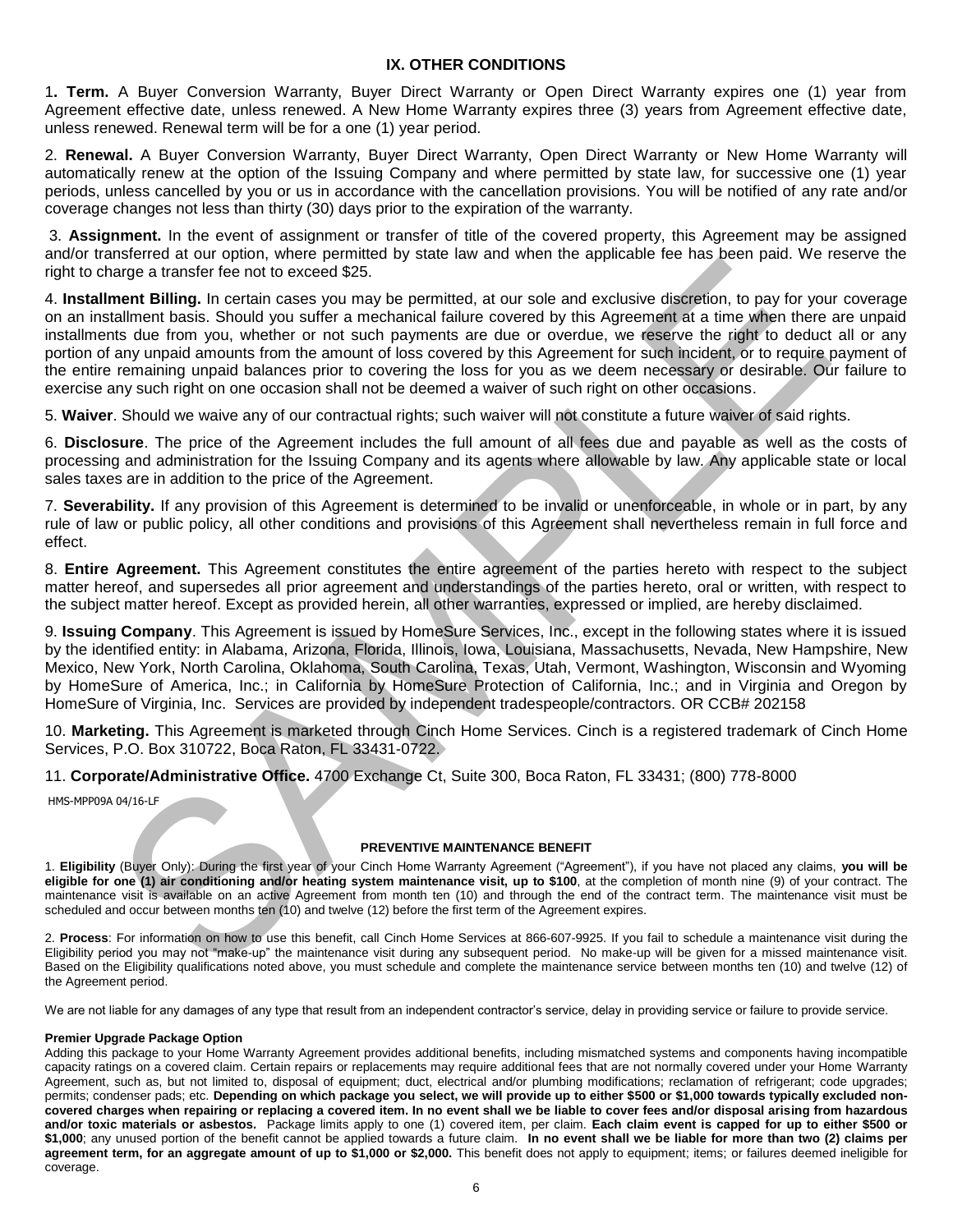#### CCHMSPUPO 0213

#### **Outside Gas Line**

**Description of Covered Items:** Outside gas service line is defined as a natural gas supply line from the curb box to the inlet valve of the meter for one single family residential home – it is the most direct line between the curb box and the inlet valve of the meter. It includes the gas supply line between the outlet of the meter and the exterior of the foundation. It does not include any connections or extensions such as, but not limited to, gas lines to grills, lights and pool heaters.

**Limitations of Coverage:** For the repair or replacement of the outside line, **we will pay a maximum of \$2,000 in the aggregate per Agreement term.** After the outside gas service line is repaired or replaced, our independent service provider will provide basic site restoration to the affected area, limited to backfill of excavated soil, raking and reseeding.

**Examples of Items/Conditions Not Covered:** Any gas service lines in excess of 500 feet in length; high pressure gas lines and the high pressure service line which is defined as a natural gas supply line with a pressure rating of 60 psi or greater; natural gas meter including connections; appliances or appliance connectors or burner tips; any gas service line not measuring between 1/2" and 1 1/4" in diameter; utility meters; any interior gas piping. EXTGAS 07/14

#### **Outside Sewer Line**

**Description of Covered Items:** Outside sewer service line failures as a result of normal wear and tear.

we the based term covered training on a small of ormal was an out of ormal was and state of the covered training of a collection of the state of the state of the state of the state of the state of the state of the state of **Limitations of Coverage:** For covered repairs, **we will pay a maximum of \$3,000 in the aggregate per Agreement term. We will pay up to an additional \$1,500 in aggregate per Agreement term to cut; excavate or repair sidewalks located in a public easement or public roads that were damaged solely due to outside sewer service line covered repair or replacement work performed by our independent contractor(s).** Only expenses related to repair or replacement of sidewalks are covered under this additional limit. **This additional limit, when applicable, does not add any additional coverage to the sewer service line \$3,000 Agreement maximum. Should sidewalk or public road repair expenses exceed \$1,500, it is your responsibility to pay any additional costs.** You will be notified of the estimated additional expenses before work is completed. After the outside sewer service line is repaired or replaced, our independent service provider will provide basic site restoration to the affected area, limited to backfill of excavated soil, raking and reseeding.

**Examples of Items/Conditions Not Covered:** Any outside sewer line in excess of 500 feet in length any outside sewer service line not connected to a public sewer system, including but not limited to sewer lines connected to a septic system or leach field; outside holding tanks; ejector pumps; service or damage related to the back-up of sewers and drains or any other damage caused directly or indirectly by sewer main lines; any outside sewer service line connected to a lift station; utility meters; stoppages or blockage caused by root invasion and/or by foreign objects, such as but not limited to, toys and bottle caps; any interior water or sewer lines. EXTSWR 07/14

#### **Outside Water Line**

**Description of Covered Items:** Outside water line repair or replacement if the failure is a result of normal wear and tear. This Agreement covers only the portion of the service line which extends from the curb box shut off valve to the meter or exterior load bearing wall of the covered property.

**Limitations of Coverage:** For covered repairs, **we will pay a maximum of \$2,000 in the aggregate per Agreement term**. The Plan will pay up to **\$500 in aggregate per Agreement term** to cut; excavate or repair sidewalks located in a public easement or public roads that were damaged solely due to outside water service line covered repair or replacement work performed by our independent contractor(s). **These expenses will apply toward the \$2,000 Agreement maximum**. **Should sidewalk or public road repair expenses exceed \$500, it is your responsibility to pay any additional costs**. You will be notified of the expected additional expenses before work is completed. After the outside water service line is repaired or replaced, our independent service provider will provide basic site restoration to the affected area, limited to backfill of excavated soil, raking and reseeding.

**Examples of Items/Conditions Not Covered:** This Agreement does not cover the following: any outside water line in excess of 500 feet in length; any costs in excess of **\$2,000 in aggregate per Agreement term**; any outside water service line not connected to a public water system, including but not limited to water lines connected to a well system; lead piping; utility meters; stoppages or blockages caused by root invasion and/or by foreign objects, such as but not limited to, toys and bottle caps; sprinkler and/or any irrigation lines or systems; any interior water or sewer lines. EXTWTR 07/14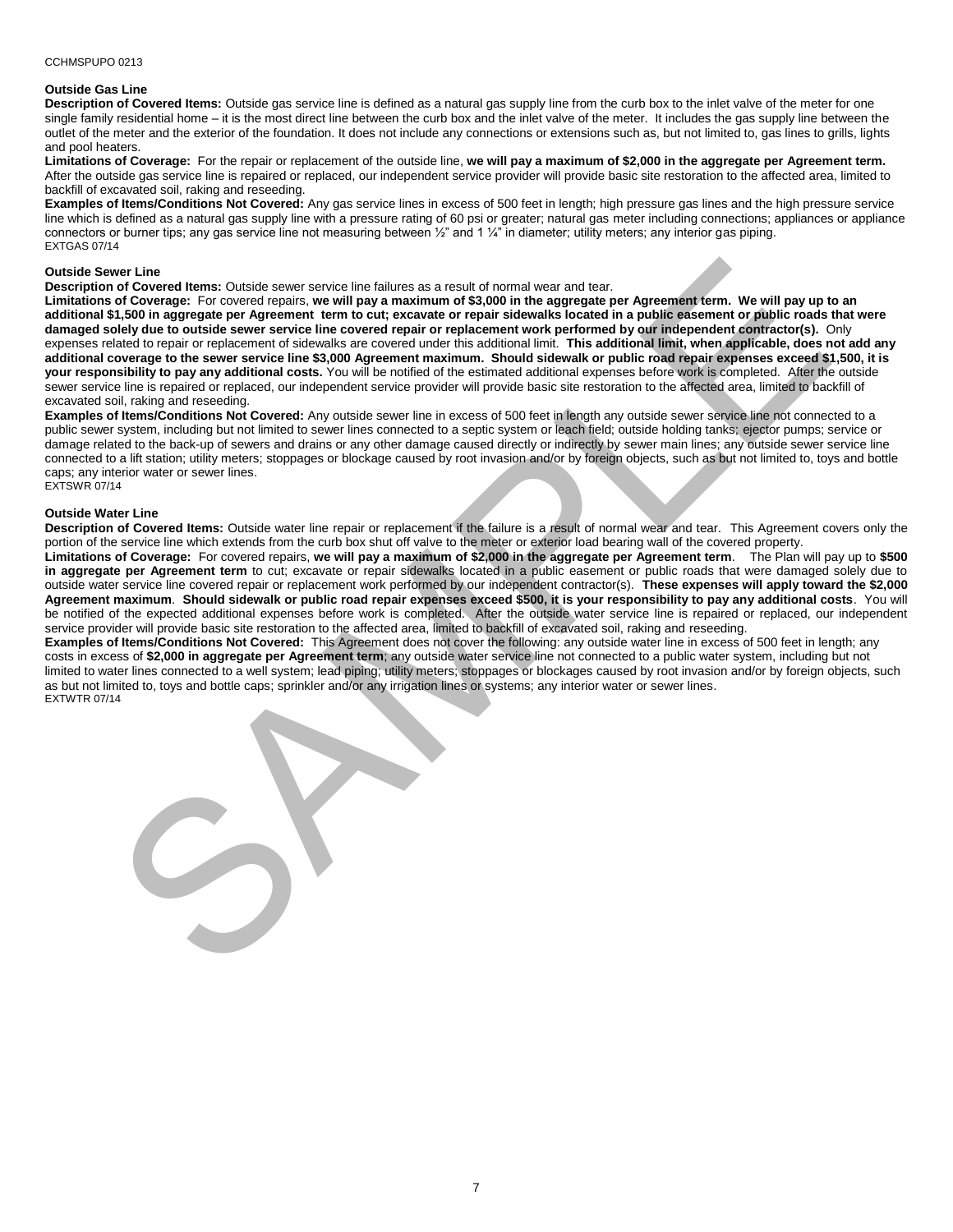# **Terms and Conditions**

#### **HOME DEDUCTIBLE REIMBURSEMENT (RSG)**

#### I. DEFINITIONS

 Home insurance refers to a policy of insurance covering the primary residence and/or personal effects of the member against all risks of direct physical damage. The home insurance policy must be a valid and active form such as Homeowners, Renters, Farm-Owners, or Fire & Wind for a dwelling and /or Personal Effects risk.

Loss refers to an accidental physical loss or damage to the member's primary residence, and/or personal effects.

Member refers to a member in good standing with the Association:

- a. who has paid the membership fee; and
- b. whose name is shown on the enrollment/registration form.

Personal Effects refers to personal property of the member normally located at the primary residence.

 Primary Residence refers to a permanent residence of the member which is recognized and covered by a policy of insurance as the primary residence.

We, Us and Our refer to the Company providing this insurance.

# II. COVERAGES<br>A. HOME D

- A. HOME DEDUCTIBLE REIMBURSEMENT: We will reimburse the covered member for a loss to the member's primary residence or personal effects equal to the deductible limit shown on member's home insurance policy or up to the maximum limit of \$1,000, whichever is less. Home Deductible Reimbursement coverage does not apply if:
	- 1. the member does not maintain in force home insurance on the member's primary residence at the time of occurrence;
	- 2. the claim under the member's home insurance is not covered or has been denied by the member's home insurance company;
	- 3. the loss does not exceed the current home insurance deductible or does not cause a payment to be made by the current home insurance carrier to member because the loss to the member's primary residence and/or personal effects does not exceed the current home insurance deductible.
	- 4. the member's home insurance company has waived the home insurance policy deductible.

 Only one (1) Home Deductible Reimbursement benefit will be paid per claim occurrence and only one (1) claim per member per twelve (12) month period.

#### III. EXCLUSIONS

- A. We will not pay for loss caused by or resulting from any of the following:
	- 1. Delay, loss of market, loss of use, or any other causes of consequential loss, including (but not limited to) losses arising from loss of time, inconvenience, lost profits or savings or other incidental, special, or consequential damages arising out of the use of or inability to use the member's primary residence, and/or personal effects.
- er interest to a member in point standing with the Association:<br>
who has paid the nerroberatio len, and<br>
who has paid the nerroberatio len, and<br>
who has paid the correction of a member formation formation format with the s 2. Intentional or dishonest acts by: You, the member, or anyone else with an interest in the member's primary residence, and/or personal effects; your employees or authorized representatives; whether or not acting alone or in collusion with other persons and whether or not occurring during the hours of employment.
	- 3. Wear and tear, depreciation or obsolescence, damage or theft through normal course of use or consumption.
	- 4. Deterioration, hidden or latent defect, or any quality in member's primary residence, and/or personal effects that causes it to damage or destroy itself.
	- 5. Warlike action by military force including action in hindering or defending against an actual or expected attack, by any government, sovereign or other authority using military personnel or other authority using military personnel or other agents; or
	- 6. Insurrection, rebellion, revolution, usurped power or action taken by governmental authority in hindering or defending against any of these.
- B. We will not pay for loss caused directly or indirectly by any of the following:
	- 1. Seizures or destruction of member's primary residence by order of governmental authority;
	- 2. Any weapon employing atomic fission or fusion; or
	- 3. Nuclear reaction or radiation, or radioactive contamination from any other cause. But we will pay for direct physical loss to the member's personal effects caused by resulting fire; or
	- 4. War, including undeclared or civil war.

Such loss is excluded regardless of any other cause or event that contributes to the loss, whether concurrently or in any other sequence.

- C. What this agreement does not cover:
	- 1. Any loss involving liability or medical payments coverage provided for under the member's home insurance including, but not limited to, personal injury to others, personal injury to others injured on your property or damage to property of others.
	- 2. As to the Homeowner's Deductible Reimbursement, any loss for loss of use expense as may be provided by a home insurance policy for expenses incurred because the primary residence may be uninhabitable for a period of time following a loss to the primary residence.
	- 3. Any theft of personal effects where visible signs of forced entry are not present, or mysterious disappearance.
	- 4. Any loss to a residence other than member's primary residence, and/or to personal effects unless located at member's primary residence.
	- 5. Any loss which occurred while the member was not an active and paid member of the association.
	- 6. Any loss to property including traveler's checks, tickets of any kind, negotiable instruments, cash or its equivalent, circulating currency, passports, documents, real property, animals, living plants or consumable items, items intended for commercial use.
	- 7. Any loss or damage to motorized vehicles of any type, intricate parts thereof, watercraft, aircraft, manufactured home or structural items intended for storage, transport, display or habitation.